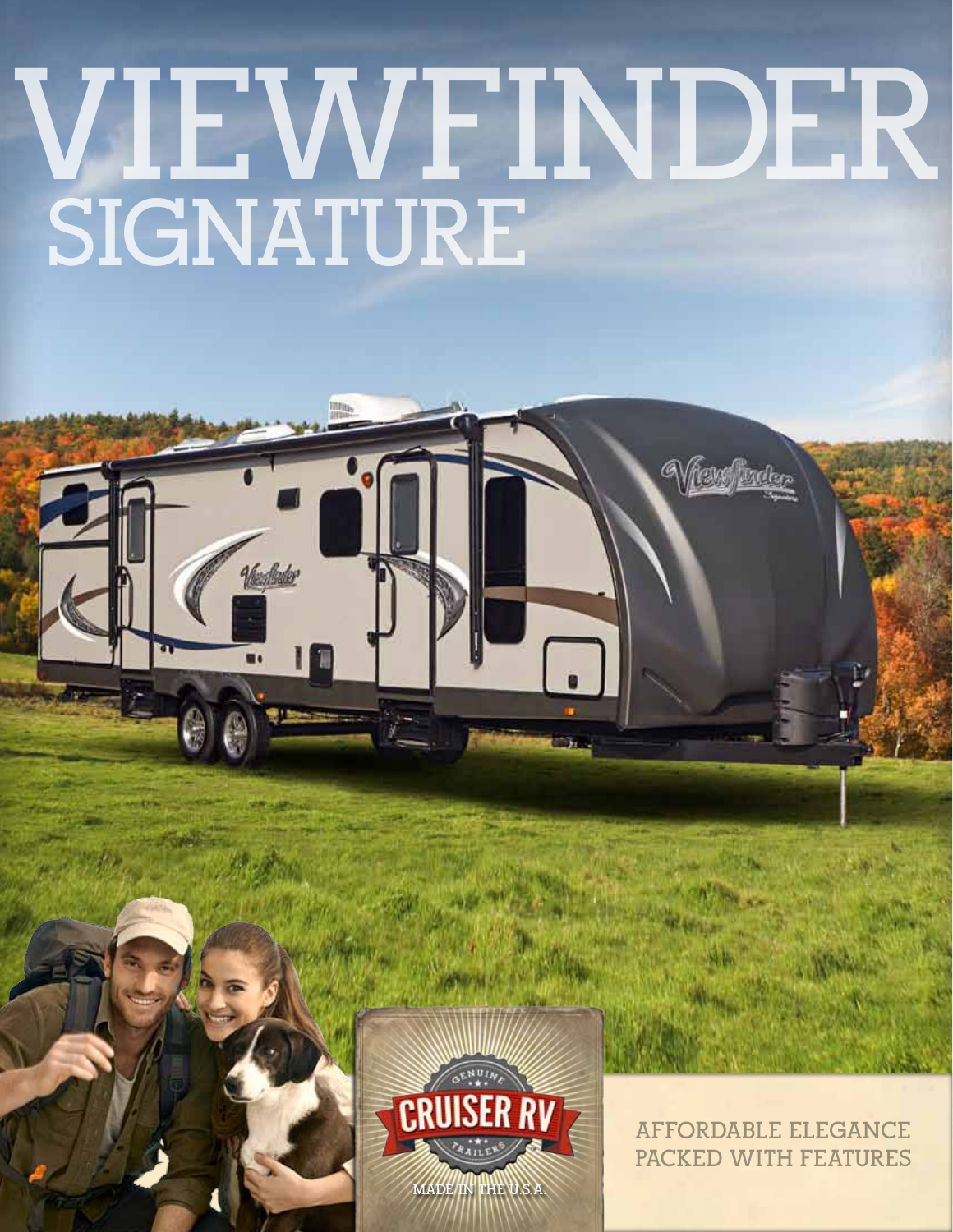## **GREAT ATTENTION TO DESIGN & LUXURY DETAILS**

 $\blacktriangledown$ 

ABOVE: Outside we developed an all-new metallic painted front cap. The detailing only starts there. Inside this luxury lightweight features decorative lighting, leather furniture and a barrelled roof design. hh

而进

BELOW: Notice additional luxury detailing like solid surface countertops, hardwood raised-panel cabinet doors, abundant storage and extra large windows for a bright, home-like environment.



a

<u>les othaci</u>o

|                               | <b>MODEL</b>                  | <b>VS-19FK</b> |  |  |  |
|-------------------------------|-------------------------------|----------------|--|--|--|
|                               | <b>Exterior Length</b>        | 22'-2"         |  |  |  |
|                               | <b>Exterior Width</b>         | 96"            |  |  |  |
|                               | <b>Exterior Height (w/AC)</b> | $10' - 6"$     |  |  |  |
| All weights are "non-equipped | <b>Interior Height</b>        | $6' - 9"$      |  |  |  |
|                               | <b>Bed Size</b>               | 60x74          |  |  |  |
|                               | <b>Dinette Bed Size</b>       | 42 x 68        |  |  |  |
|                               | <b>Sofa Size</b>              | N/A            |  |  |  |
|                               | Axle Weight (Ibs.)            | 2,545          |  |  |  |
|                               | Hitch Weight (Ibs.)           | 870            |  |  |  |
|                               | Dry Weight (lbs.)             | 3,415          |  |  |  |
|                               | <b>GVWR</b> [lbs.]            | 7,870          |  |  |  |
|                               | Cargo Capacity (lbs.)         | 4,455          |  |  |  |
|                               | Fresh Tank (gal.)             | 44             |  |  |  |
|                               | Gray Tank (gal.)              | (2)38          |  |  |  |
|                               | Black Tank (gal.)             | 38             |  |  |  |
|                               | LP Bottle (Ibs.)              | 40             |  |  |  |
|                               | <b>Power Conv. (amps)</b>     | 55             |  |  |  |
|                               | Elec. Ign. Furn (BTU)         | <b>20K</b>     |  |  |  |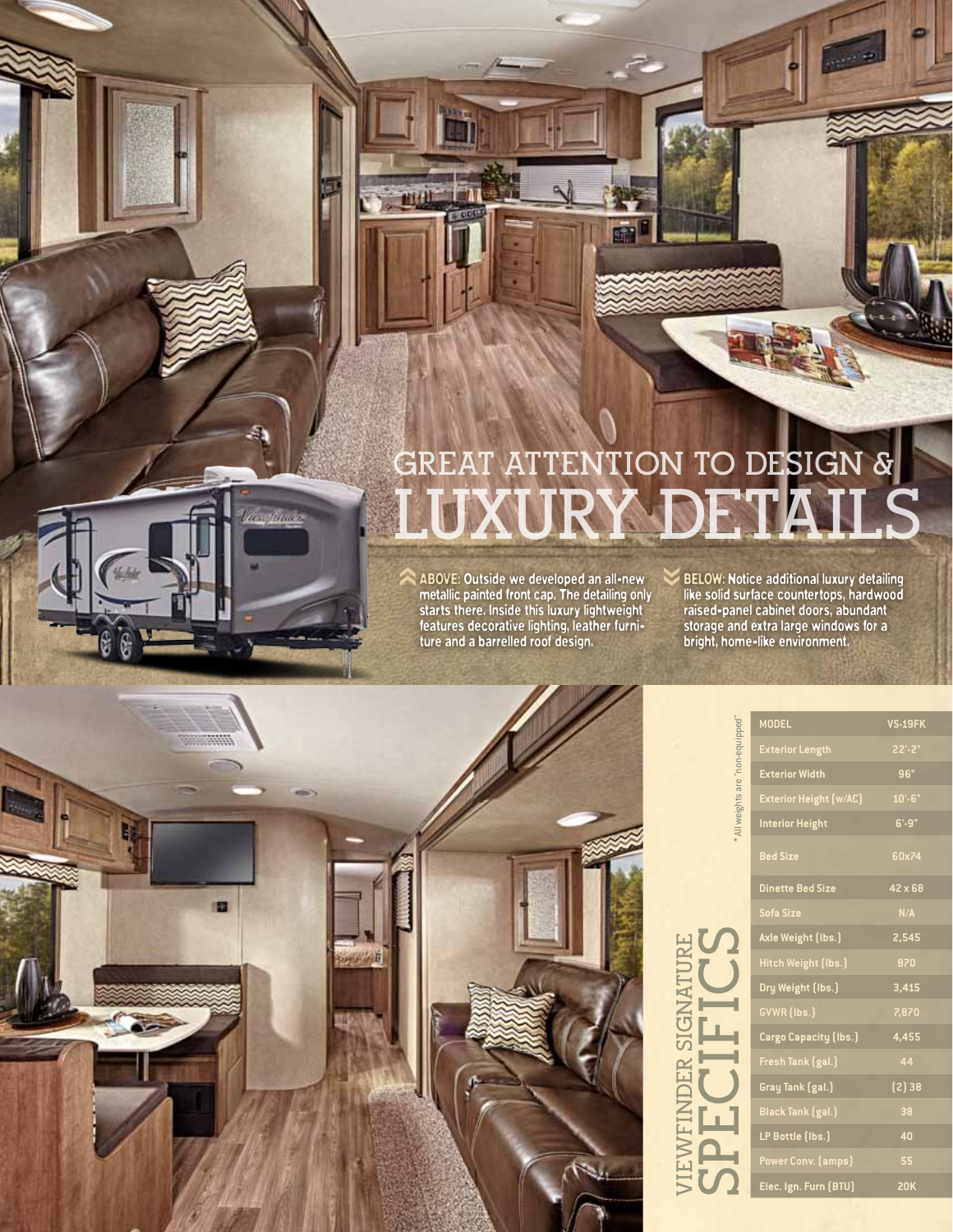









## EXCLUSIVE TO CRUISER RV

| <b>Vintage Slate</b><br><b>Key Largo</b><br>m<br><b>EXCLUSIVE TO CRUISER RV</b><br><b>UPPER LEFT: Hand-made medicine cabinet and tub</b><br>One key fits all? It's a hassle figuring out which key is for<br>or shower full enclosure are top features.<br>the baggage doors, which key is deadbolt, which key is<br>door handle, which key is the outside kitchen--you get<br><b>UPPER RIGHT: Queen walk-around bed, decorative</b><br>our drift? We're the genuine RV company with smart<br>reading lights and hard privacy doors.<br>features guaranteed to make your customers happy! |                |                |                |             |             |             |                   |                   |             |                           |             |
|-------------------------------------------------------------------------------------------------------------------------------------------------------------------------------------------------------------------------------------------------------------------------------------------------------------------------------------------------------------------------------------------------------------------------------------------------------------------------------------------------------------------------------------------------------------------------------------------|----------------|----------------|----------------|-------------|-------------|-------------|-------------------|-------------------|-------------|---------------------------|-------------|
| <b>VS-21KS</b>                                                                                                                                                                                                                                                                                                                                                                                                                                                                                                                                                                            | <b>VS-24SD</b> | <b>VS-26SB</b> | <b>VS-31RL</b> | VS-22RBDS   | VS-24RKSL   | VS-27RBSS   | VS-28BHSS         | VS-28BHOB         | VS-29RLDS   | <b>VS-300BIK</b>          | VS-32RLSS   |
| $24' - 8"$                                                                                                                                                                                                                                                                                                                                                                                                                                                                                                                                                                                | $26' - 5"$     | 29'-0"         | $34' - 3''$    | $26' - 6"$  | $28' - 3"$  | $30' - 1$   | $31' - 9"$        | $31' - 5"$        | $34' - 0''$ | $34' - 2"$                | $35' - 4"$  |
| 96"                                                                                                                                                                                                                                                                                                                                                                                                                                                                                                                                                                                       | 96"            | 96"            | 96"            | 96"         | 96"         | 96"         | 96"               | 96"               | 96"         | 96"                       | 96"         |
| $10' - 6"$                                                                                                                                                                                                                                                                                                                                                                                                                                                                                                                                                                                | $10' - 6"$     | $10' - 8"$     | $10' - 10"$    | $10' - 10"$ | $10' - 10"$ | $10' - 10'$ | $10' - 10"$       | $10' - 10"$       | 11'.0"      | $11' - 0''$               | $11' - 0''$ |
| $6' - 9''$                                                                                                                                                                                                                                                                                                                                                                                                                                                                                                                                                                                | $6' - 9''$     | $6' - 9''$     | $6' - 9''$     | $6' - 11"$  | $6' - 11'$  | $6' - 11"$  | $6' - 11"$        | $6' - 11"$        | $6' - 11"$  | $6' - 11'$                | $6' - 11'$  |
| 60x74                                                                                                                                                                                                                                                                                                                                                                                                                                                                                                                                                                                     | 60x74          | 60x74          | 60x74          | 60x74       | 60x74       | 60x74       | 60x74<br>(2)49x76 | 60x80<br>(2)55x77 | 60x80       | (1)60x80<br>(1)28(2)36x72 | 60x80       |
| 41 x 81                                                                                                                                                                                                                                                                                                                                                                                                                                                                                                                                                                                   | 42 x 68        | 42 x 68        | 41 x 81        | 41 x 81     | 42 X 68     | 41 x 81     | 48 x 68           | 42 x 68           | 42 x 68     | 42 x 68                   | 42 x 68     |
| N/A                                                                                                                                                                                                                                                                                                                                                                                                                                                                                                                                                                                       | 70"            | 70"            | 62"            | N/A         | 62"         | 62"         | 62"               | 62"               | 62"         | 62"                       | 80"         |
| 4,340                                                                                                                                                                                                                                                                                                                                                                                                                                                                                                                                                                                     | 4,020          | 4,810          | 6,090          | 4,490       | 4,905       | 4,825       | 4,875             | 5,350             | 5,905       | 5,825                     | 6,225       |
| 570                                                                                                                                                                                                                                                                                                                                                                                                                                                                                                                                                                                       | 890            | 905            | 845            | 375         | 260         | 565         | 655               | 545               | 665         | 805                       | 655         |
| 4,910                                                                                                                                                                                                                                                                                                                                                                                                                                                                                                                                                                                     | 4,910          | 5,715          | 6,935          | 4,865       | 5,165       | 5,390       | 5,530             | 5,895             | 6,570       | 6,630                     | 6,880       |
| 7,570                                                                                                                                                                                                                                                                                                                                                                                                                                                                                                                                                                                     | 7,890          | 7,905          | 9,245          | 7,375       | 7,260       | 7,565       | 7,655             | 7,545             | 9,465       | 9,605                     | 9,455       |
| 2,660                                                                                                                                                                                                                                                                                                                                                                                                                                                                                                                                                                                     | 2,980          | 2,190          | 2,310          | 2,510       | 2,095       | 2,125       | 2,125             | 1,650             | 2,895       | 2,975                     | 2,575       |
| 44                                                                                                                                                                                                                                                                                                                                                                                                                                                                                                                                                                                        | 44             | 44             | 44             | 44          | 44          | 44          | 44                | 44                | 44          | 44                        | 44          |
| 38                                                                                                                                                                                                                                                                                                                                                                                                                                                                                                                                                                                        | (2)38          | (2)38          | (2)38          | 38          | (2)38       | 38          | 38                | (2)38             | 38          | (2)38                     | (2)38       |
| 38                                                                                                                                                                                                                                                                                                                                                                                                                                                                                                                                                                                        | 38             | 38             | 38             | 38          | 38          | 38          | 38                | 38                | 38          | 38                        | 38          |
| 40                                                                                                                                                                                                                                                                                                                                                                                                                                                                                                                                                                                        | 40             | 40             | 40             | 40          | 40          | 40          | 40                | 40                | 40          | 40                        | 40          |
| 55                                                                                                                                                                                                                                                                                                                                                                                                                                                                                                                                                                                        | 55             | 55             | 55             | 55          | 55          | 55          | 55                | 55                | 55          | 55                        | 55          |
| <b>20K</b>                                                                                                                                                                                                                                                                                                                                                                                                                                                                                                                                                                                | <b>20K</b>     | <b>20K</b>     | 30K            | <b>20K</b>  | <b>20K</b>  | <b>20K</b>  | <b>30K</b>        | 30K               | <b>30K</b>  | <b>30K</b>                | 30K         |